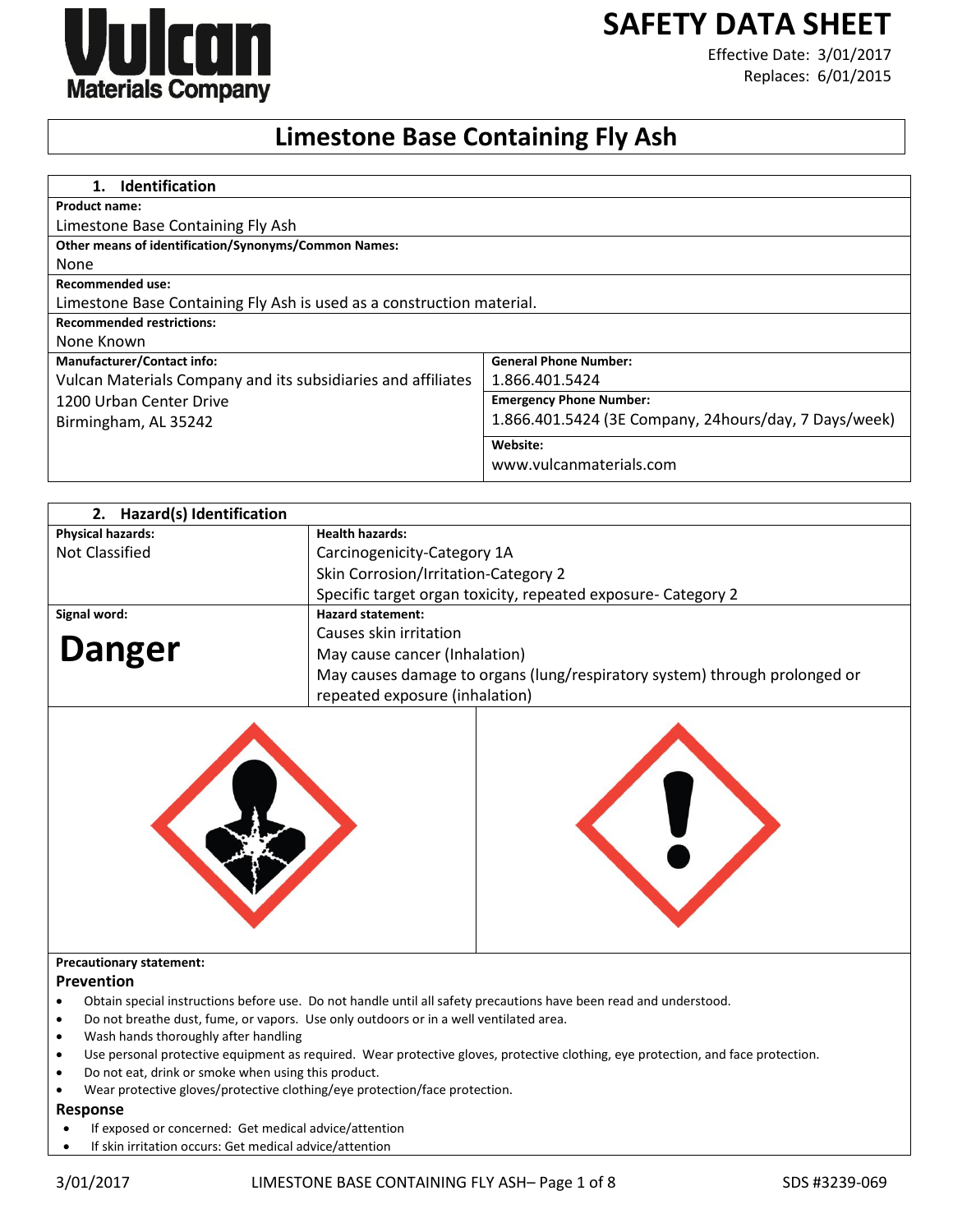- Specific treatment (see the following information on this label)
- IF ON SKIN: Wash with plenty of water.
- Take off contaminated clothing and wash it before reuse.
- **Disposal**

## Dispose of contents/container in accordance with all local, regional, national, and international regulations.

## **Supplemental information:**

Respirable Crystalline Silica (RCS) may cause cancer. Lime Base Containing Fly Ash is a naturally occurring mineral complex that contains varying quantities of quartz (crystalline silica). Lime Base Containing Fly Ash may be subjected to various natural or mechanical forces that produce small particles (dust) which may contain respirable crystalline silica (particles less than 10 micrometers in aerodynamic diameter). Repeated inhalation of respirable crystalline silica (quartz) may cause lung cancer according to IARC, NTP; ACGIH states that it is a suspected cause of cancer. Other forms of RCS (e.g., tridymite and cristobalite) may also be present or formed under certain industrial processes.

# **3. Composition/information on ingredients**

| <b>Chemical name</b>        | <b>CAS number</b> | %   |
|-----------------------------|-------------------|-----|
| Limestone                   | 1317-65-3         | ≤98 |
| Quartz (crystalline silica) | 14808-60-7        |     |
| Bituminous Coal Fly Ash     | 68131-74-8        | ≤10 |
| Water                       | 7332-18-5         | ≤5  |

# **4. First-aid measures**

**Inhalation:**

Remove person to fresh air. Dust in throat and nasal passages should clear spontaneously. Contact a physician if irritation persists or later develops.

**Eyes:**

Immediately flush eye(s) with plenty of clean water for at least 15 minutes, while holding the eyelid(s) open. Occasionally lift the eyelid(s) to ensure thorough rinsing. Beyond flushing, do not attempt to remove material from eye(s). Contact a physician if irritation persists or later develops.

**Skin:**

Wash affected areas thoroughly with mild soap and fresh water. Contact a physician if irritation persists or later develops.

**Ingestion:**

If person is conscious do not induce vomiting. Give large quantity of water and get medical attention. Never attempt to make an unconscious person drink.

# **Most important symptoms/effects, acute and delayed:**

Dust may irritate the eyes, skin, and respiratory tract. Breathing respirable crystalline silica-containing dust for prolonged periods in the workplace can cause lung damage and a lung disease called silicosis. Symptoms of silicosis may include (but are not limited to) shortness of breath, difficulty breathing with or without exertion; coughing; diminished work capacity; diminished chest expansion; reduction of lung volume; right heart enlargement and/or failure. **Indication of immediate medical attention and special treatment needed:**

Not all individuals with silicosis will exhibit symptoms of the disease. However, silicosis can be progressive and symptoms can appear even years after exposures have ceased. Persons with silicosis have an increased risk of pulmonary tuberculosis infection.

# **For emergencies contact 3E Company at 1.866.401.5424 (24 hours/day, 7 days/week).**

# **5. Fire-fighting measures**

**Suitable extinguishing media:**

This product is not flammable. Use fire-extinguishing media appropriate for surrounding materials.

**Unsuitable extinguishing media:**

None known.

**Specific hazards arising from the chemical:**

Contact with powerful oxidizing agents may cause fire and/or explosions (see section 10 of SDS).

**Special protective equipment and precautions for firefighters:**

Use protective equipment appropriate for surrounding materials.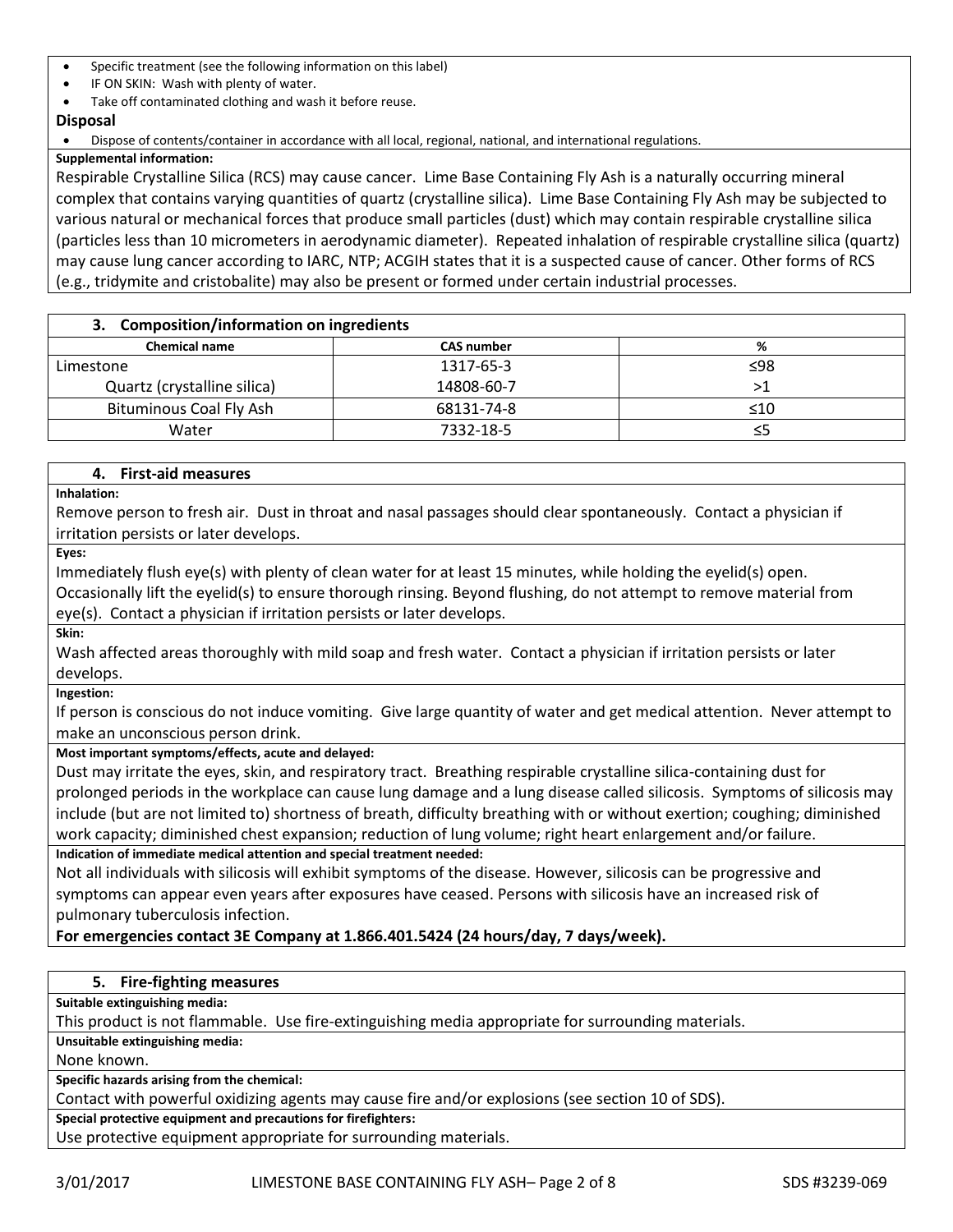## **Fire-fighting equipment/instructions:**

No unusual fire or explosion hazards noted. Not a combustible dust.

#### **Specific methods:**

The presence of this material in a fire does not hinder the use of any standard extinguishing medium. Use extinguishing medium for surrounding fire.

## **6. Accidental release measures**

**Personal precautions, protective equipment and emergency procedures:**

Persons involved in cleanup processes should first observe precautions (as appropriate) identified in Section 8 of this SDS. **For emergencies, contact 3E Company at 1-866-401-5424 (24 hours/day, 7 days/week)**.

#### **Environmental precautions:**

Prevent from entering into sewers or drainage systems where it can harden and clog flow.

## **Methods and materials for containment and cleaning up:**

Spilled material, where dust is generated, may overexpose cleanup personnel to respirable crystalline silica-containing dust. Do not dry sweep or use compressed air for clean-up. Wetting of spilled material and/or use of respiratory protective equipment may be necessary.

### **7. Handling and storage**

#### **Precautions for safe handling:**

Respirable crystalline silica-containing dust may be generated during processing, handling, and storage. Use personal protection and controls identified in Section 8 of this SDS as appropriate.

**Conditions for safe storage, including any incompatibilities:**

Do not store near food, beverages, or smoking materials.

## **8. Exposure controls/personal protection**

#### **Legend:**

NE = Not Established; PEL = Permissible Exposure Limit; TLV = Threshold Limit Value; REL = Recommended Exposure Limit; OSHA = Occupational Safety and Health Administration; MSHA = Mine Safety and Health Administration; NIOSH = National Institute for Occupational Safety and Health; ACGIH = American Conference of Governmental Industrial Hygienists

|                                                                              | OSHA/MSHA                                                                                                                                       | <b>ACGIH</b>                                                                          | <b>NIOSH</b>                                                                   |
|------------------------------------------------------------------------------|-------------------------------------------------------------------------------------------------------------------------------------------------|---------------------------------------------------------------------------------------|--------------------------------------------------------------------------------|
| Component                                                                    | <b>PEL</b>                                                                                                                                      | <b>TLV</b>                                                                            | <b>REL</b>                                                                     |
| Limestone (Calcium Carbonate)                                                | 15 mg/m <sup>3</sup> (total dust)<br>5 mg/m <sup>3</sup> (respirable fraction)                                                                  | 10 mg/m <sup>3</sup> (total dust as calcium<br>carbonate)                             | 15 mg/m <sup>3</sup> (total dust)<br>5 mg/m <sup>3</sup> (respirable fraction) |
| Particulates not otherwise classified                                        | 15 mg/m <sup>3</sup> (total dust)<br>5 mg/m <sup>3</sup> (respirable fraction)                                                                  | 10 mg/m <sup>3</sup> (inhalable fraction)<br>$3 \text{ mg/m}^3$ (respirable fraction) | <b>NE</b>                                                                      |
| Respirable dust containing silica                                            | 10 mg/m <sup>3</sup> (% silica + 2)                                                                                                             | Use Respirable Silica TLV                                                             | Use Respirable Silica REL                                                      |
| Total dust containing silica                                                 | MSHA: 30 mg/m <sup>3</sup> ÷ (% silica + 3)                                                                                                     | <b>NE</b>                                                                             | <b>NE</b>                                                                      |
| Respirable Crystalline Silica (quartz)                                       | OSHA: $0.05 \text{ mg/m}^3$ (PEL)<br>OSHA: 0.025 mg/m <sup>3</sup> (Action Level)<br>MSHA: Use Respirable Dust<br>containing Silica PEL (above) | 0.025 mg/m <sup>3</sup>                                                               | 0.05 mg/m <sup>3</sup>                                                         |
| Respirable Tridymite and Cristobalite<br>(other forms of crystalline silica) | OSHA: Use respirable crystalline<br>silica PEL<br>MSHA: 1/2 of respirable dust<br>containing silica PEL                                         | 0.025 mg/m <sup>3</sup>                                                               | 0.05 mg/m <sup>3</sup>                                                         |
| Aluminum Oxide                                                               | 15 mg/m <sup>3</sup> (total dust)<br>5 mg/m <sup>3</sup> (respirable fraction)                                                                  | $10 \text{ mg/m}^3$                                                                   | <b>NE</b>                                                                      |
| Iron Oxide                                                                   | $10 \text{ mg/m}^3$                                                                                                                             | 5 mg/m $^3$                                                                           | 10 mg/m <sup>3</sup>                                                           |
| Calcium                                                                      | 5 mg/m <sup>3</sup>                                                                                                                             | $2 \text{ mg/m}^3$                                                                    | 5 mg/m <sup>3</sup>                                                            |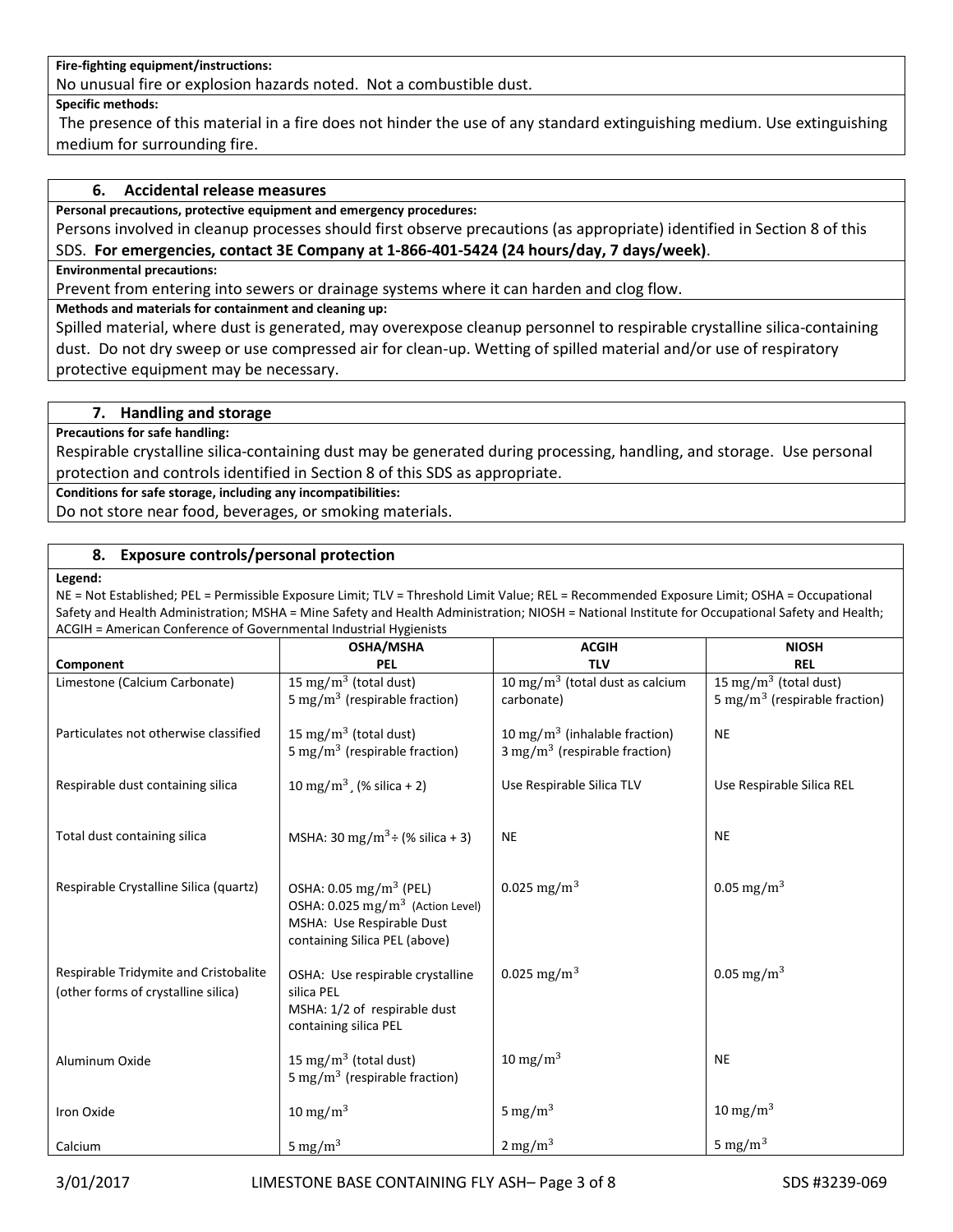#### **Exposure Guidelines:**

Total dust containing silica, respirable silica-containing dust and respirable crystalline silica (quartz) levels should be monitored regularly to determine worker exposure levels. Exposure levels in excess of allowable exposure limits should be reduced by all feasible engineering controls, including (but not limited to) wet suppression, ventilation, process enclosure, and enclosed employee workstations.

## **Engineering Controls:**

Ordinarily not required when working with wet product. Activities that generate dust from hardened product require the use of local exhaust or general ventilation adequate to maintain exposures below appropriate exposure limits.

# **Eye Protection:**

Safety glasses with side shields should be worn as minimum protection. Goggles or face shield should be worn where splashing is possible. Dust goggles should be worn when excessively (visible) dusty conditions are present or are anticipated due to working with hardened product. Contact lens should not be worn when eye contact with product as possible.

# **Skin Protection (Protective Gloves/Clothing):**

Waterproof gloves, rubber boots, and clothing sufficient to protect the skin from contact with wet product should be worn. Clothing saturated from contact with wet product should be removed promptly to prevent continued contact with skin. As a precaution, wash hands thoroughly before eating, smoking, and using toilet facilities. After working with product, workers should clean their skin/shower with soap and water. Clean clothing should be worn after showering. **Respiratory Protection:**

All respirators must be NIOSH-approved for the exposure levels present. (See NIOSH Respirator Selection Guide). The need for respiratory protection should be evaluated by a qualified safety and health professional. Activities that generate dust require the use of an appropriate dust respirator where dust levels exceed or are likely to exceed allowable exposure limits. For respirable silica-containing dust levels that exceed or are likely to exceed an 8-hour timeweighted average (TWA) of 0.25  $\rm mg/m^3$ , a high efficiency particulate filter respirator must be worn at a minimum; however, if respirable silica-containing dust levels exceed or are likely to exceed an 8-hour TWA of 1.25  $\rm mg/m^3$  an airpurifying, full-face respirator or equivalent is required. Respirator use must comply with applicable MSHA (42 CFR 84) or OSHA (29 CFR 1910.134) standards, which include provisions for a user training program, respirator inspection, repair and cleaning, respirator fit testing, medical surveillance and other requirements.

| 9. Physical and chemical properties     |                                          |                                               |
|-----------------------------------------|------------------------------------------|-----------------------------------------------|
| Appearance:                             |                                          |                                               |
| Gray, granular mixture.                 |                                          |                                               |
| Odor:                                   | PH:                                      | <b>Decomposition temperature:</b>             |
| Faint odor.                             | Not applicable                           | Not applicable                                |
| Melting point/freezing point:           | Initial boiling point and boiling range: | Flash point:                                  |
| Not applicable                          | Not applicable                           | Non-combustible                               |
| <b>Evaporation rate:</b>                | Flammability:                            | Upper/lower flammability or explosive limits: |
| Not applicable                          | Not applicable                           | Not applicable                                |
| Vapor pressure:                         | <b>Relative density:</b>                 | Solubility:                                   |
| Not applicable                          | Not applicable                           | 0                                             |
| Partition coefficient: n-octanol/water. | <b>Autoignition temperature:</b>         | Specific Gravity (H2O = $1$ ):                |
| Not applicable                          | Not applicable                           | $2.4 - 2.85$                                  |

### **10. Stability and reactivity**

**Reactivity:**

Not reactive under normal use.

**Chemical stability:**

Stable under normal temperatures and pressures.

**Possibility of hazardous reactions:**

None under normal use.

### **Conditions to avoid (e.g., static discharge, shock or vibration):**

Contact with incompatible materials should be avoided (see below). See Sections 5 and 7 for additional information. **Incompatible materials:**

Silica ignites on contact with fluorine and is incompatible with acids, aluminum, ammonium salts and magnesium. Silica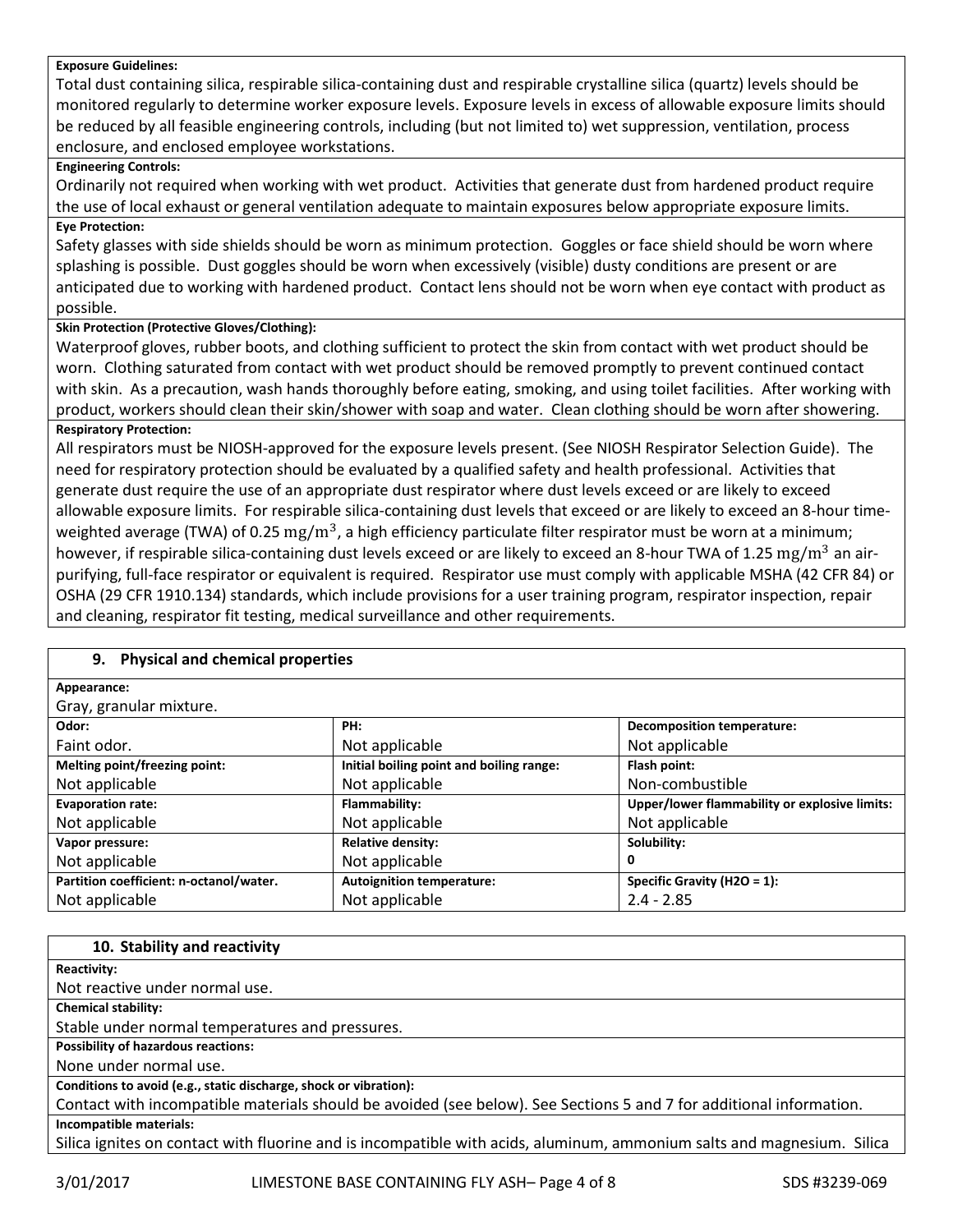reacts violently with powerful oxidizing agents such as fluorine, boron trifluoride, chlorine trifluoride, manganese trifluoride, and oxygen difluoride yielding possible fire and/or explosions. Silica dissolves readily in hydrofluoric acid producing a corrosive gas - silicon tetrafluoride.

# **Hazardous decomposition products:**

Respirable crystalline silica-containing dust may be generated. When heated, quartz is slowly transformed into tridymite (above 860°C/1580°F) and cristobalite (above 1470°C/2678°F). Both tridymite and cristobalite are other forms of crystalline silica.

# **11. Toxicological information**

**Primary Routes of Exposure:**

Inhalation and contact with the eyes and skin.

**Symptoms related to the physical, chemical, toxicological characteristics**

**Inhalation:**

Wet product may cause drying, thickening and cracking of the skin and nails. Dusts may irritate the nose, throat and respiratory tract by mechanical abrasion. Coughing sneezing and shortness of breath may occur.

Symptoms of silicosis may include (but are not limited to) shortness of breath, difficulty breathing with or without exertion; coughing; diminished work capacity; diminished chest expansion; reduction of lung volume; right heart enlargement and/or failure. Persons with silicosis have an increased risk of pulmonary tuberculosis infection.

# **Eye Contact:**

Dust particles can scratch the eye causing tearing, redness, a stinging or burning feeling, or swelling of the eyes with blurred vision. Dusts from hardened product may be irritating.

## **Skin Contact:**

May cause skin irritation with redness, an itching or burning feeling, and swelling of the skin. Effects may become more serious with repeated or prolonged contact. May cause contact dermatitis, with symptoms that may include (but are not limited to) reddening, irritation and rash. Dust from hardened product may be irritating.

## **Ingestion:**

Direct contact with exposed tissues may result in severe irritation of the digestive tract, resulting in stomach or intestinal upset with pain, nausea, vomiting and/or diarrhea.

**Medical Conditions Aggravated by Exposure:**

Irritated or broken skin increases chance of contact dermatitis. Pre-existing medical conditions that may be aggravated by exposure include disorders of the eye, skin and lung (including asthma and other breathing disorders). If addicted to tobacco, smoking will impair the ability of the lungs to clear themselves of dust.

**Delayed and immediate effects and also chronic effects from short- and long-term exposure:**

Dermatitis and allergic reactions have been observed in workers with chronic exposure to fly ash. This was attributed to trace amounts of chromium, cobalt, nickel and other metals in the fly ash.

Prolonged overexposure to respirable dusts in excess of allowable exposure limits can cause inflammation of the lungs leading to possible fibrotic changes, a medical condition known as pneumoconiosis.

Prolonged and repeated overexposure to high levels of respirable crystalline silica-containing dust may cause a chronic form of silicosis, an incurable lung disease that may result in permanent lung damage or death. Chronic silicosis generally occurs after 10 years or more of overexposure; a more accelerated type of silicosis may occur between 5 and 10 years of higher levels of prolonged and repeated overexposure. In early stages of silicosis, not all individuals will exhibit symptoms (signs) of the disease. However, silicosis can be progressive, and symptoms can appear at any time, even years after exposure has ceased.

Repeated overexposures to very high levels of respirable crystalline silica for periods as short as six months may cause acute silicosis. Acute silicosis is a rapidly progressive, incurable lung disease that is typically fatal. Symptoms include (but are not limited to): shortness of breath, cough, fever, weight loss, and chest pain.

Respirable dust containing newly broken crystalline silica particles has been shown to be more hazardous to animals in laboratory tests than respirable dust containing older crystalline silica particles of similar size. Respirable crystalline silica particles which had aged for sixty days or more showed less lung injury in animals than equal exposures to respirable dust containing newly broken particles of respirable crystalline silica.

There are reports in the literature suggesting that excessive respirable crystalline silica exposure may be associated with autoimmune disorders and other adverse health effects involving the kidney. In particular, the incidence of scleroderma (thickening of the skin caused by swelling and thickening of fibrous tissue) appears to be higher in silicotic individuals. To date, the evidence does not conclusively determine a causal relationship between silica exposure and these adverse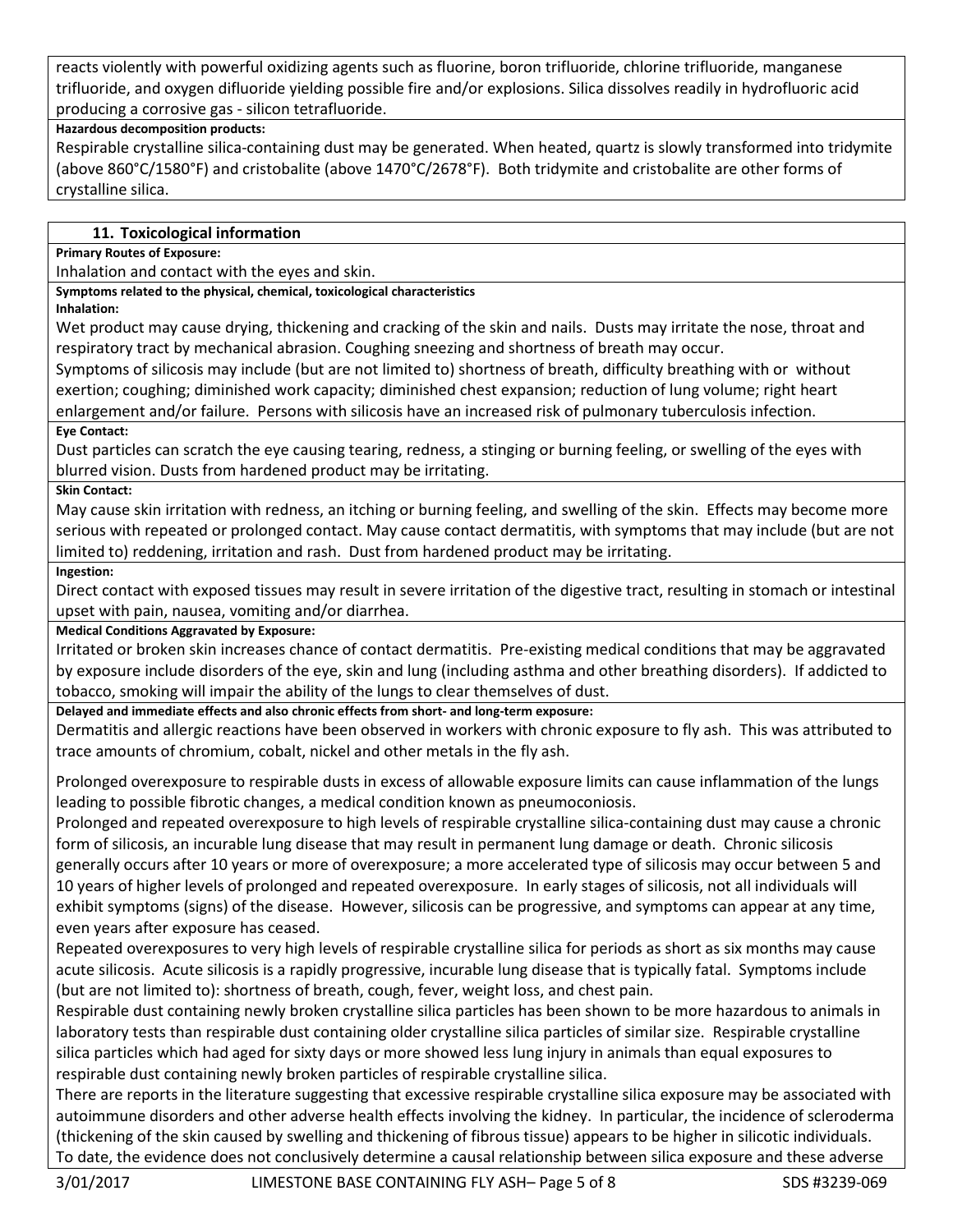health effects. To date, the evidence does not conclusively determine a causal relationship between silica exposure and these adverse health effects.

**Carcinogenicity:**

Epidemiology studies on the association between respirable crystalline silica exposure and lung cancer have had both positive and negative results. There is some speculation that the source, type, and level of exposure of respirable crystalline silica may play a role. Studies of persons with silicosis indicate an increased risk of developing lung cancer, a risk that increases with the level and duration of exposure. It is not clear whether lung cancer develops in non-silicotic patients. Several studies of silicotics do not account for lung cancer confounders, especially smoking, which have been shown to increase the risk of developing lung disorders, including emphysema and lung cancer.

In October 1996, an IARC Working Group designated respirable crystalline silica as carcinogenic (Group 1). In 2012, an IARC Working Group re-affirmed that inhalation of crystalline silica was a known human carcinogen. The NTP's Report on Carcinogens, 9th edition, lists respirable crystalline silica as a "known human carcinogen." In the year 2000, the American Conference of Governmental Industrial Hygienists (ACGIH) listed respirable crystalline silica (quartz) as a suspected human carcinogen (A-2). These classifications are based on sufficient evidence of carcinogenicity in certain experimental animals and on selected epidemiological studies of workers exposed to respirable crystalline silica.

**Additional information on toxicological-effects:**

**Acute toxicity:** Not classified

No specific data on product. Limestone (calcium carbonate CAS# 471-34-1) has oral LD50 (rats) = 6450 mg/kg.

**Skin corrosion/irritation:** Causes skin irritation

**Serious eye damage/eye irritation:** Not classified.

**Respiratory sensitization:** Not classified.

**Skin sensitization:** Not classified.

**Germ cell Mutagenicity:** Not classified

**Carcinogenicity:** May cause cancer (Inhalation).

**Reproductive toxicity:** Not classified

**Specific target organ toxicity - single exposure:** Not classified

**Specific target organ- toxicity – repeated exposure:** Causes damage to organs (lungs, respiratory system) through prolonged or repeated exposure (inhalation)

**Aspiration toxicity:** Not classified (not applicable- solid material)

| 12. Ecological information                              |
|---------------------------------------------------------|
| Ecotoxicity (aquatic and terrestrial, where available): |
| Not determined                                          |
| Persistence and degradability:                          |
| Not determined                                          |
| <b>Bioaccumulative potential.</b>                       |
| Not determined                                          |
| Mobility in soil.                                       |
| Not determined                                          |
| Other adverse effects.                                  |
| Not determined                                          |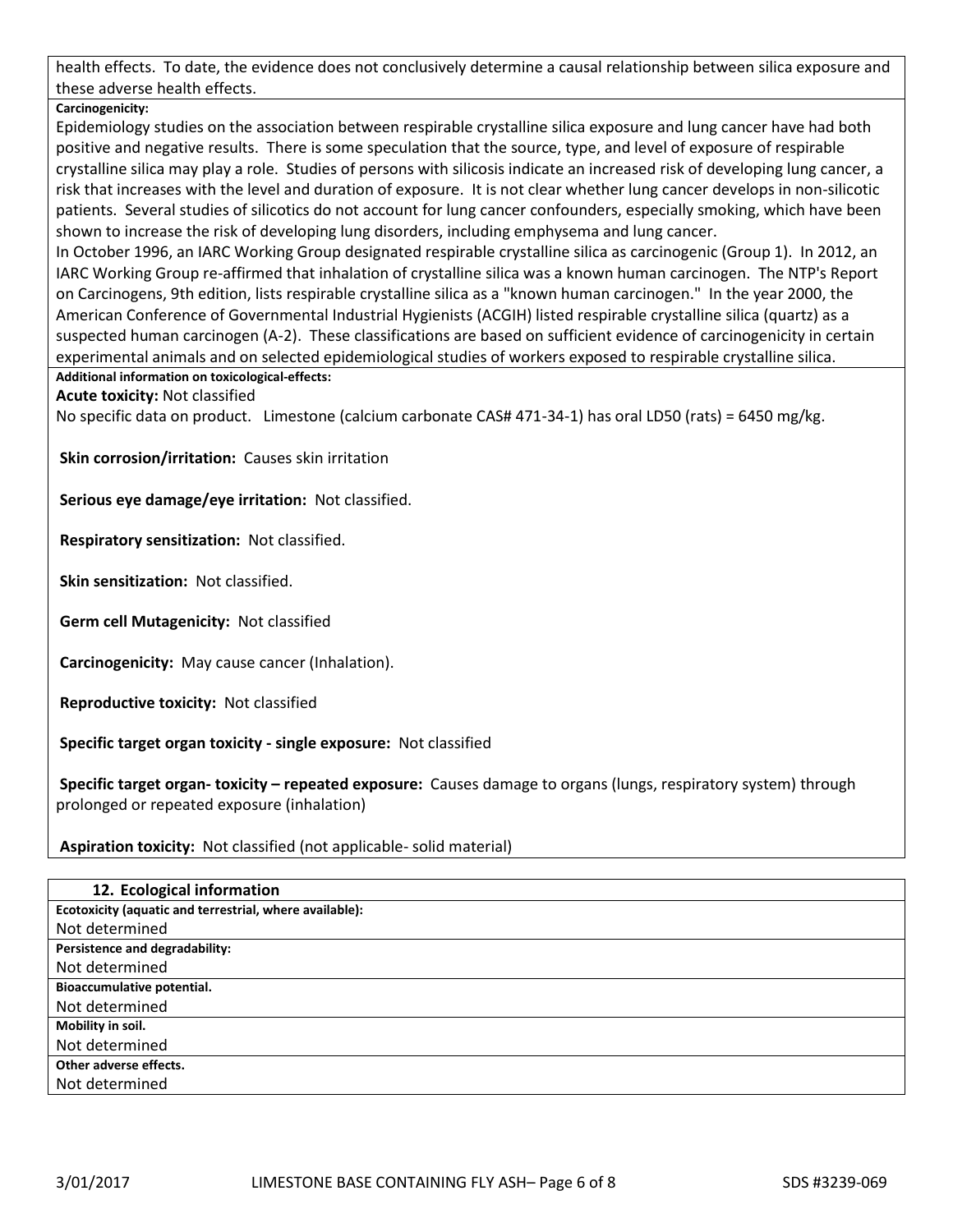## **13. Disposal considerations**

### **Safe handling and disposal of waste:**

Place contaminated materials in appropriate containers and dispose of in a manner consistent with applicable federal, state, and local regulations. Prevent from entering drainage, sewer systems, and unintended bodies of water. It is the responsibility of the user to determine, at the time of disposal, whether product meets criteria for hazardous waste. Product uses, transformations, mixture and processes, may render the resulting material hazardous

| 14. Transport information       |
|---------------------------------|
| <b>UN Number:</b>               |
| Not regulated.                  |
| <b>UN Proper shipping name:</b> |
| Not regulated.                  |
| <b>Transport Hazard class:</b>  |
| Not applicable.                 |
| Packing group, if applicable:   |
| Not applicable.                 |
| Marine pollutant (Yes/No):      |
| Not applicable.                 |

### **15. Regulatory information**

**Toxic Substances Control Act (TSCA):**

The components in this product are listed on the TSCA Inventory or are exempt.

**Comprehensive Environmental Response, Compensation and Liability Act (CERCLA):**

Releases of this material to air, land, or water are not reportable to the National Response Center under the

Comprehensive Environmental Response, Compensation, and Liability Act (CERCLA) or to state and local emergency planning committees under the Superfund Amendments and Reauthorization Act.

**Superfund Amendments and Reauthorization Act of 1986 (SARA), Title III:**

Section 302 extremely hazardous substances: None

Section 311/312 hazard categories: Delayed Health

Section 313 reportable ingredients at or above de minimus concentrations: None

**California Proposition 65:**

This product contains a chemical (crystalline silica) known to the State of California to cause cancer.

**State Regulatory Lists:**

Each state may promulgate standards more stringent than the federal government. This section cannot encompass an inclusive list or all state regulations. Therefore, the user should review the components listed in Section 2 and consult state or local authorities for specific regulations that apply.

**16. Other information**

**Disclaimer**

# **NO WARRANTY IS MADE, EXPRESS OR IMPLIED, OF MERCHANTABILITY, FITNESS FOR A PARTICULAR PURPOSE OR OTHERWISE.**

Vulcan Materials Company and its subsidiaries and affiliates ("Vulcan") believe the information contained herein is accurate; however, Vulcan makes no guarantees with respect to such accuracy and assumes no liability whatsoever in connection with the use of any information contained herein by any party. The provision of the information contained herein is not intended to be, and should not be construed as, legal advice or as ensuring compliance with any federal, state, or local laws, rules or regulations. Any party using any information contained herein should review all applicable laws, rules and regulations prior to use.

| Issue date:           |  |
|-----------------------|--|
| 3/01/2017             |  |
| <b>Revision date:</b> |  |
| 3/01/2017             |  |
|                       |  |